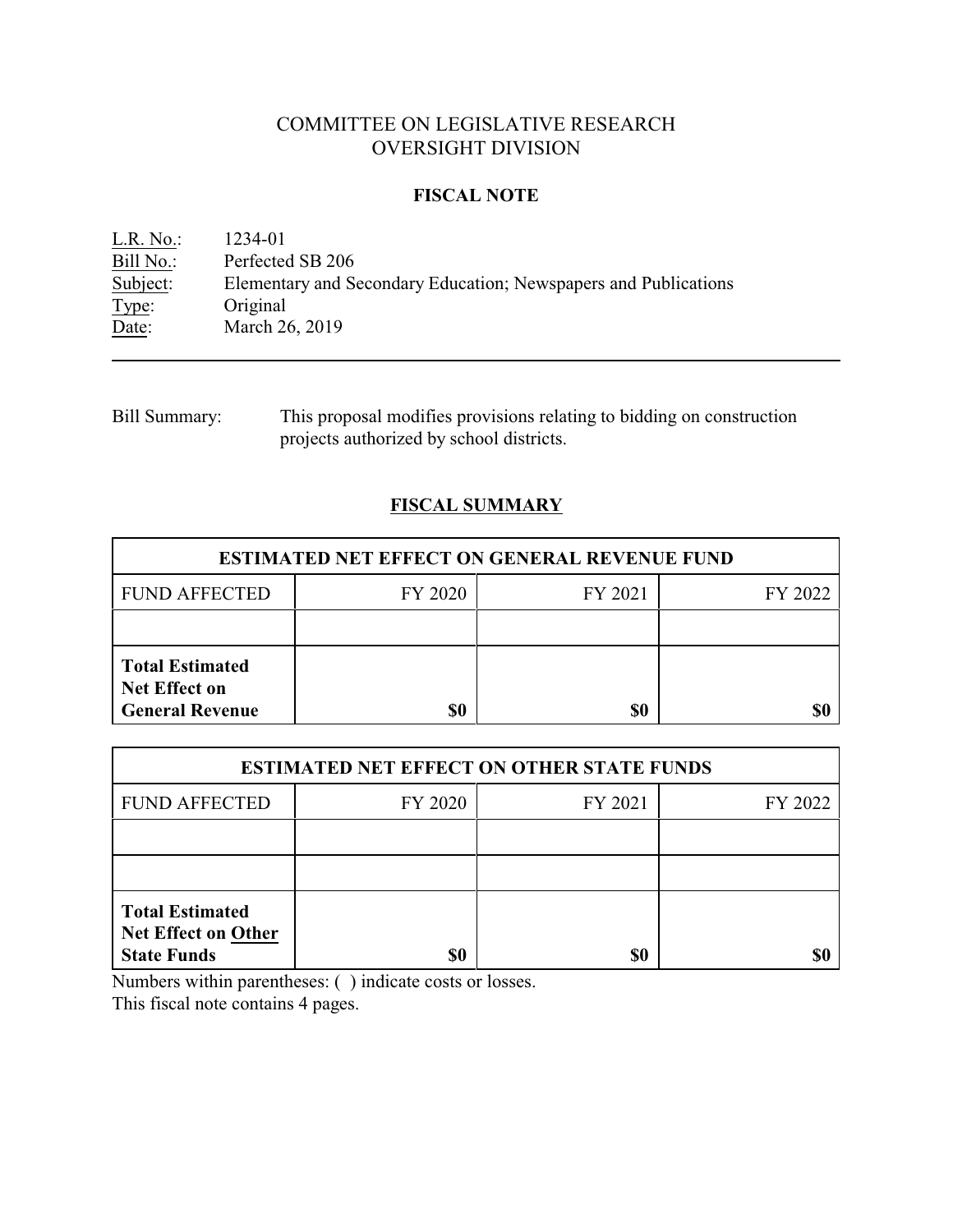L.R. No. 1234-01 Bill No. Perfected SB 206 Page 2 of 4 March 26, 2019

| <b>ESTIMATED NET EFFECT ON FEDERAL FUNDS</b>                        |         |         |         |  |  |
|---------------------------------------------------------------------|---------|---------|---------|--|--|
| <b>FUND AFFECTED</b>                                                | FY 2020 | FY 2021 | FY 2022 |  |  |
|                                                                     |         |         |         |  |  |
|                                                                     |         |         |         |  |  |
| <b>Total Estimated</b><br>Net Effect on All<br><b>Federal Funds</b> | \$0     | \$0     |         |  |  |

| <b>ESTIMATED NET EFFECT ON FULL TIME EQUIVALENT (FTE)</b>    |         |         |         |  |  |
|--------------------------------------------------------------|---------|---------|---------|--|--|
| <b>FUND AFFECTED</b>                                         | FY 2020 | FY 2021 | FY 2022 |  |  |
|                                                              |         |         |         |  |  |
|                                                              |         |         |         |  |  |
| <b>Total Estimated</b><br><b>Net Effect on</b><br><b>FTE</b> |         |         |         |  |  |

 $\Box$  Estimated Net Effect (expenditures or reduced revenues) expected to exceed \$100,000 in any of the three fiscal years after implementation of the act.

| <b>ESTIMATED NET EFFECT ON LOCAL FUNDS</b> |                |                |                |  |
|--------------------------------------------|----------------|----------------|----------------|--|
| <b>FUND AFFECTED</b>                       | FY 2022        |                |                |  |
| Local Government                           | \$0 to Unknown | \$0 to Unknown | \$0 to Unknown |  |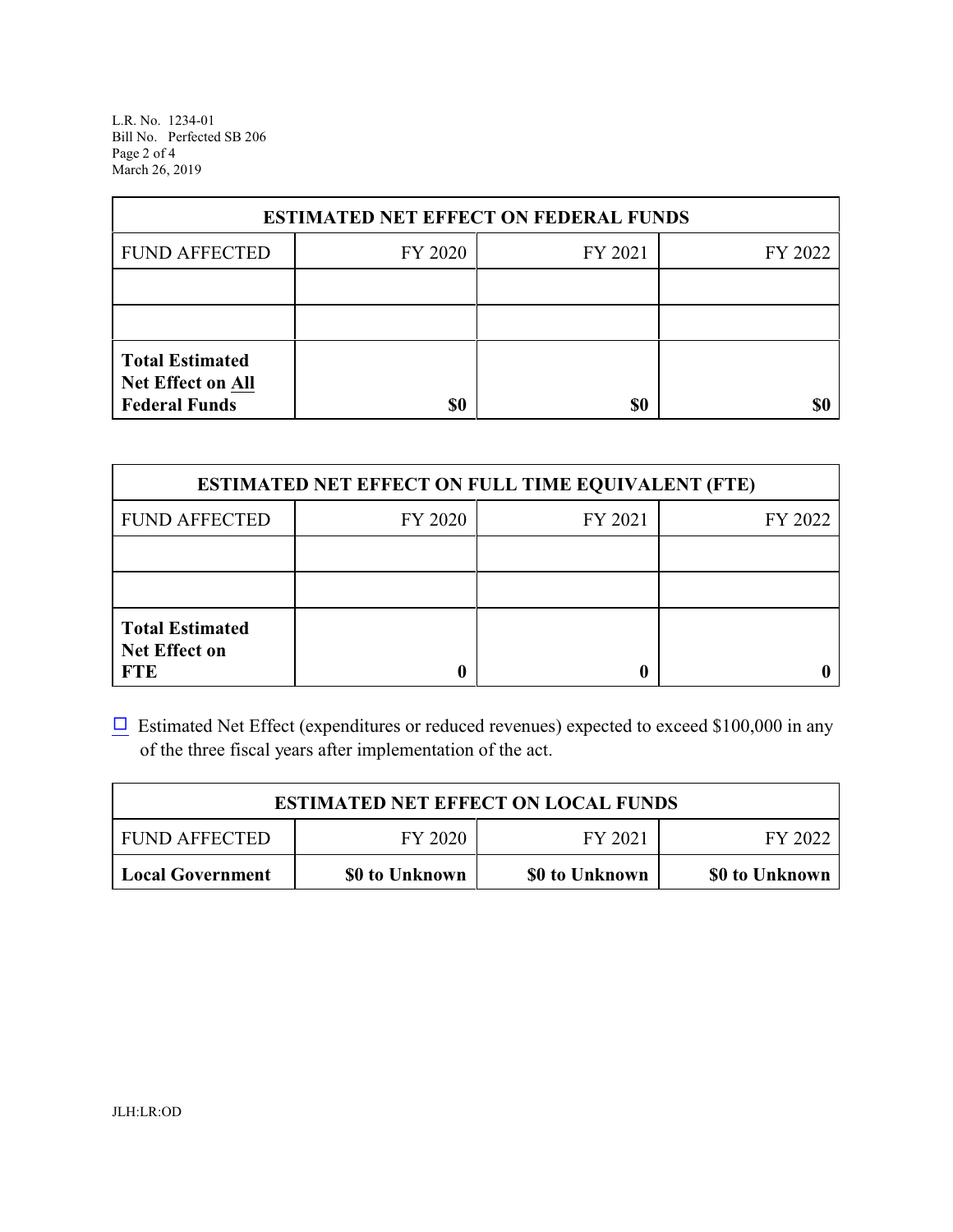L.R. No. 1234-01 Bill No. Perfected SB 206 Page 3 of 4 March 26, 2019

### **FISCAL ANALYSIS**

### ASSUMPTION

Officials from the **Department of Elementary and Secondary Education** assume the proposal will result in no cost to their organization.

Officials from the **Francis Howell School District** assume this proposal would have a minimal positive fiscal impact for district, as we would have to publish bid notices less frequently.

Officials from the **Springfield Public Schools** assume a minimal unknown savings and no cost to the district.

Officials from the **Wellsville-Middletown R-1 School District** assume this proposal has the potential to have a positive fiscal impact on the district.

Officials from the **KIPP St. Louis Charter School** assume the proposal will have no fiscal impact on their organization.

**Oversight** assumes there could be a savings to school districts that are no longer required to advertise in the newspaper for certain projects. Oversight will show a fiscal impact of \$0 (no qualifying projects) to an unknown savings.

Oversight only reflects the responses that we have received from state agencies and political subdivisions; however, other school districts were requested to respond to this proposed legislation but did not. For a general listing of political subdivisions included in our database, please refer to [www.legislativeoversight.mo.gov.](http://www.legislativeoversight.mo.gov.)

|                                  | \$0                           | \$0     | \$0     |
|----------------------------------|-------------------------------|---------|---------|
| FISCAL IMPACT - State Government | FY 2020<br>$(10 \text{ Mo.})$ | FY 2021 | FY 2022 |